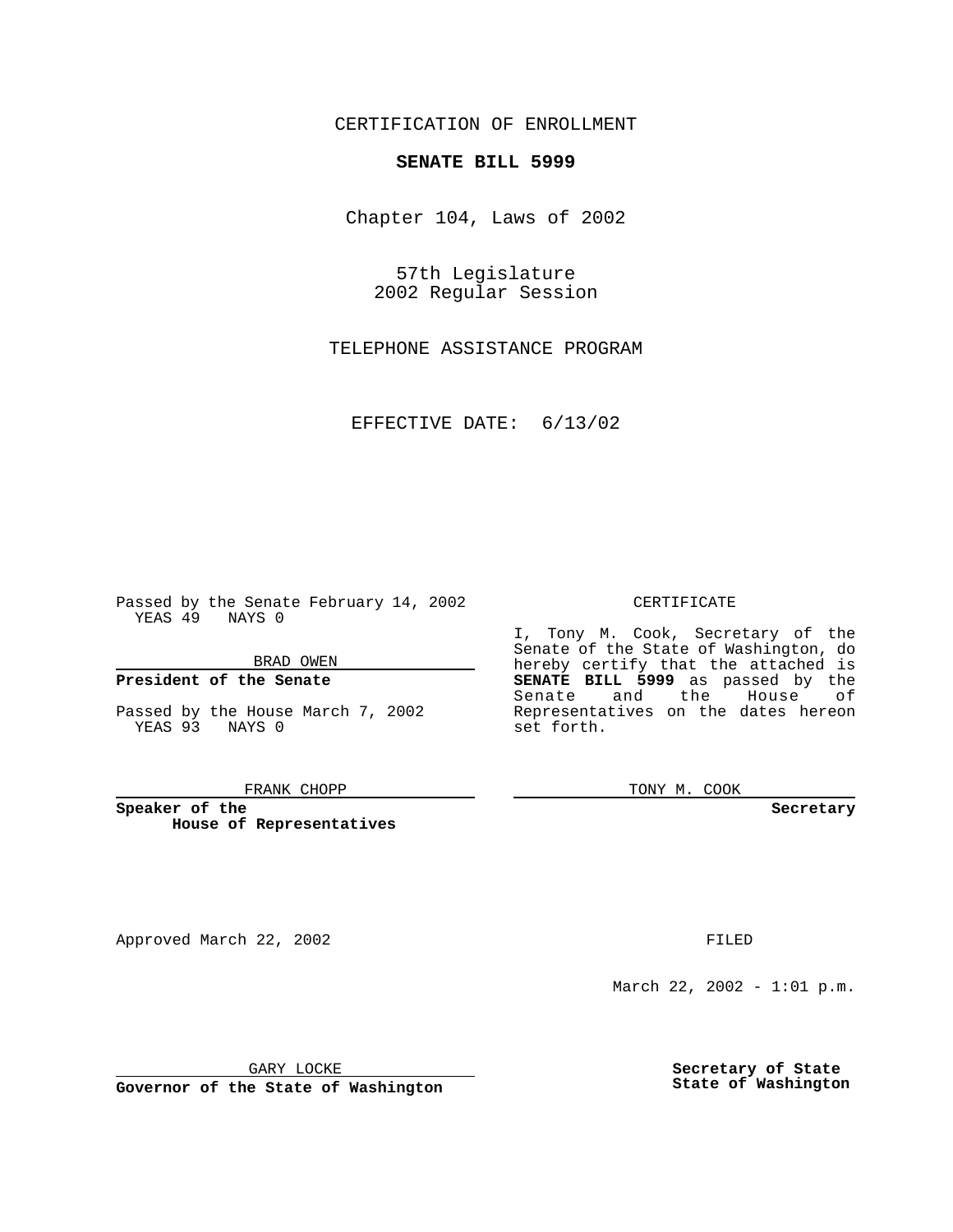# **SENATE BILL 5999** \_\_\_\_\_\_\_\_\_\_\_\_\_\_\_\_\_\_\_\_\_\_\_\_\_\_\_\_\_\_\_\_\_\_\_\_\_\_\_\_\_\_\_\_\_\_\_

\_\_\_\_\_\_\_\_\_\_\_\_\_\_\_\_\_\_\_\_\_\_\_\_\_\_\_\_\_\_\_\_\_\_\_\_\_\_\_\_\_\_\_\_\_\_\_

Passed Legislature - 2002 Regular Session

**State of Washington 57th Legislature 2001 Regular Session**

**By** Senators B. Sheldon, Fairley, Carlson, Snyder, Rossi, Costa, Eide, Kline and Winsley

Read first time 02/13/2001. Referred to Committee on Economic Development & Telecommunications.

1 AN ACT Relating to the Washington telephone assistance program; 2 amending RCW 80.36.005, 80.36.410, and 80.36.470; and providing an 3 expiration date.

4 BE IT ENACTED BY THE LEGISLATURE OF THE STATE OF WASHINGTON:

5 **Sec. 1.** RCW 80.36.005 and 1993 c 249 s 1 are each amended to read 6 as follows:

7 ((As used in this chapter)) The definitions in this section apply 8 throughout RCW 80.36.410 through 80.36.475, unless the context 9 ((indicates)) clearly requires otherwise( $(\frac{1}{\epsilon})$ ).

10 (1) "Community agency" means local community agencies that 11 administer community service voice mail programs.

 (2) "Community service voice mail" means a computerized voice mail system that provides low-income recipients with: (a) An individually 14 assigned telephone number; (b) the ability to record a personal greeting; and (c) a private security code to retrieve messages.

16 (3) "Department" means the department of social and health 17 services.

18 (4) "Service year" means the period between July 1st and June 30th.